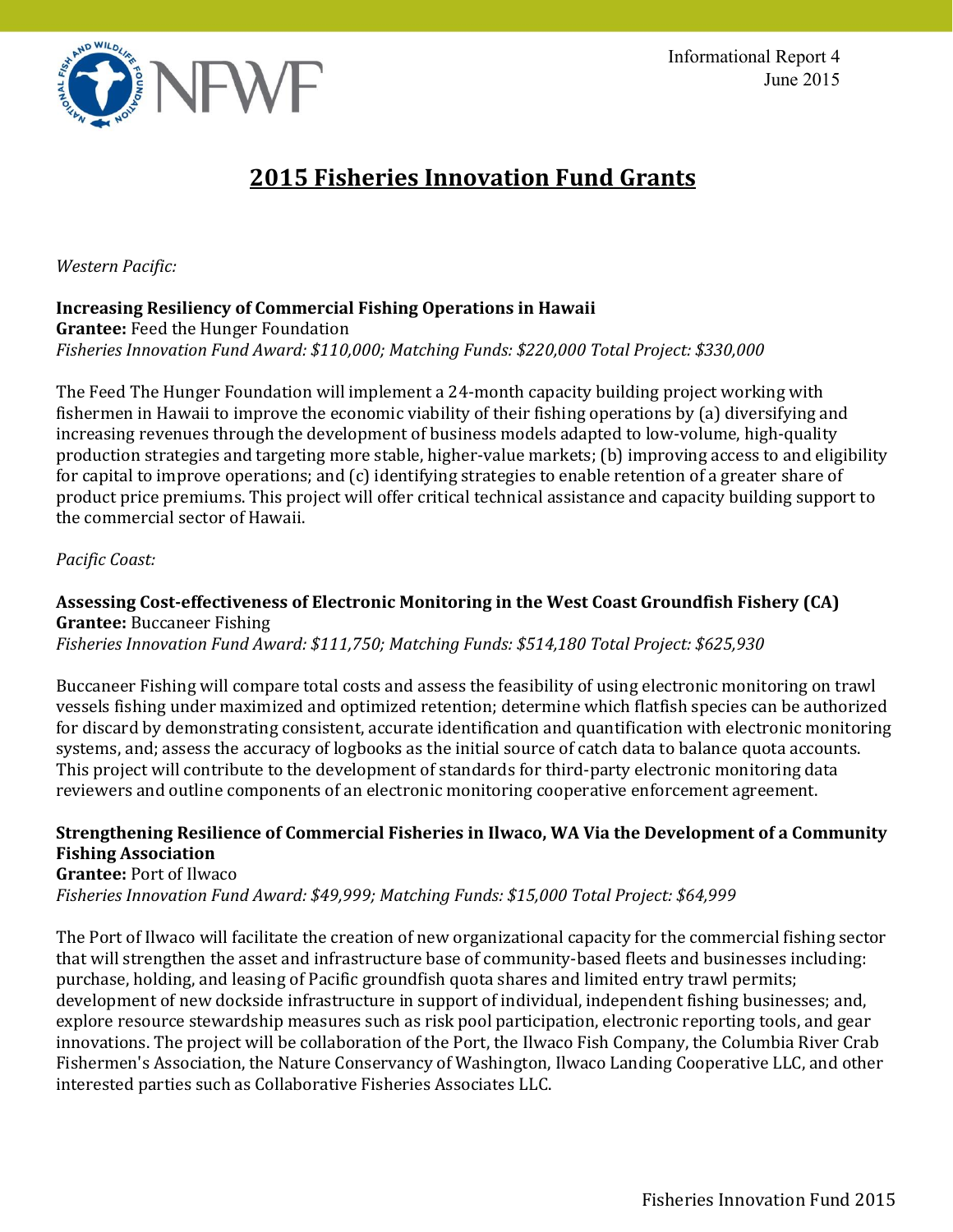#### *North Pacific:*

#### **Refining Electronic Monitoring for Implementation on Small, Fixed-Gear Pacific Cod Boats in Alaska Grantee:** North Pacific Fisheries Association Inc. *Fisheries Innovation Fund Award: \$68,000; Matching Funds: \$60,000 Total Project: \$128,000*

North Pacific Fisheries Association Inc. will continue to collect electronic monitoring data on small pot boats fishing for Pacific cod in the Gulf of Alaska Field, test two strategies to capture weights using electronic monitoring, and further develop and test Radio Frequency Identification tag and reader integration into an electronic monitoring system to facilitate data capture and review efficiencies.

## **Establishing a Community Fishing Association in the Gulf of Alaska to Provide Long-term Fishing Community Access and Stability (AK)**

**Grantee:** Aleutians East Borough *Fisheries Innovation Fund Award: \$95,000; Matching Funds: \$48,000 Total Project: \$142,000*

The Aleutians East Borough will support fishery community sustainability by developing and establishing a community fishing association and a community sustainability plan for inclusion in the Gulf of Alaska trawl catch share program. This project will support establishment of a community fishing association workgroup and facilitate input from Gulf of Alaska fishing dependent communities through meetings and workshops to help develop the Trawl Bycatch Management program of the North Pacific Fishery Management Council.

*Gulf of Mexico:*

## **Optimizing Rapid Recompression Strategies for Increasing Survival of Discarded Red Snapper in the Gulf of Mexico (TX)**

**Grantee:** Texas A&M University - Corpus Christi *Fisheries Innovation Fund Award: \$176,372; Matching Funds: \$32,954; Total Project: \$209,326*

The Texas A&M University - Corpus Christi will provide essential information on barotrauma impairment and methods for reducing discard mortality of Red Snapper. The study will link barotrauma-related impairment indices to release conditions, evaluate the utility of several rapid recompression devices, and work with the local fishing community to determine best practices for implementing descender devices.

**Initiating Barotrauma and Mortality Reduction Strategies with Gulf of Mexico Recreational Anglers Grantee:** FishAmerica Foundation *Fisheries Innovation Fund Award: \$60,000; Matching Funds: \$75,000 Total Project: \$135,000*

The FishAmerica Foundation will further the implementation of Best Practices for releasing fish developed through the FishSmart collaborative process in 2014. Descending devices will be obtained and placed on recreational for-hire vessels to assess the adoption of tools/techniques and potential reduction of mortality of released fish in the Southeast region. Participants will undertake online instruction to reinforce effective use of devices and best practices.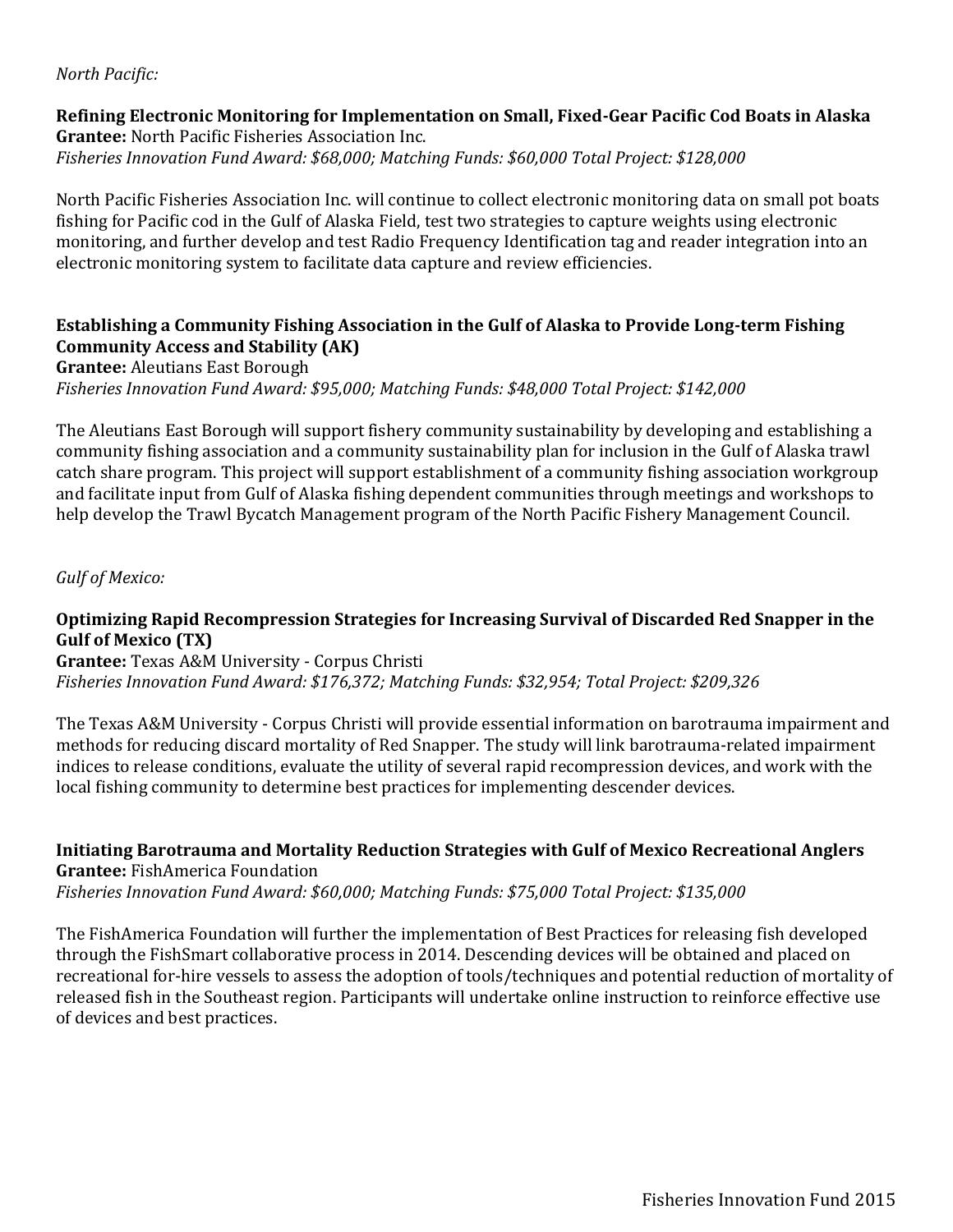#### *South Atlantic:*

# **Technical Solutions to Reduce Bycatch in the North Carolina Shrimp Trawl Fishery**

**Grantee:** North Carolina Department of Environment and Natural Resources *Fisheries Innovation Fund Award: \$118,110; Matching Funds: \$25,299 Total Project: \$165,000*

The North Carolina Department of Environment and Natural Resources will form an industry work group and host a series of collaborative meetings to identify and prioritize new bycatch reduction devices and/or broad technological solutions that might achieve significant bycatch reduction over levels associated with industry "norm" shrimp trawl practices. Three commercial shrimp trawl vessels will field test the three, mostpromising bycatch reduction device prototypes identified by the industry work group and compare results to present-day shrimp trawl bycatch levels.

*New England:* 

#### **Development of a Regional Windowpane and Yellowtail Flounder Bycatch Hotspot Mapping and Avoidance Network in New England**

**Grantee:** Cornell Cooperative Extension Association of Suffolk County *Fisheries Innovation Fund Award: \$130,681; Matching Funds: \$57,717 Total Project: \$188,398*

The Cornell Cooperative Extension Association of Suffolk County will create an additional avoidance network to focus on the bycatch of windowpane and yellowtail flounder in the Southern New England scup, whiting and squid fisheries and Georges Bank whiting and squid fisheries, along with Georges Bank groundfish fisheries in order to avoid bycatch "hot spots."

**Improving Gulf of Maine Groundfish Fishing Opportunities through Fishing Gear Modifications Grantee:** University of New Hampshire *Fisheries Innovation Fund Award: \$126,842; Matching Funds: \$19,000 Total Project: \$145,842*

The University of New Hampshire will construct and distribute raised gillnets to fishermen throughout the Gulf of Maine, test their effectiveness in a broader range of conditions, and provide results to industry regarding their selectivity results and guidelines for construction, use and maintenance. The University of New Hampshire will work with Groundfish Sectors and Sector Managers to distribute the gear to 20 regional fishermen in 4 communities from Maine to Massachusetts.

# **Developing New Market Opportunities for Scup (***Stenotomus chrysops***), an Underutilized Species in the Northeast (RI)**

**Grantee:** Commercial Fisheries Research Foundation *Fisheries Innovation Fund Award: \$59,683; Matching Funds: \$15,740 Total Project: \$75,423*

The Commercial Fisheries Research Foundation will focus on facilitating the market development of a locally underutilized species, scup, building on previous success in identifying a process to debone and fillet scup by machine efficiently. Baseline marketing information will be compiled to determine new domestic and foreign market opportunities; product requirements needed to open up new markets; supply and demand logistics; and best marketing approaches and ways to present the final product to consumers. Additional goals include investigation of possible uses for processing byproducts; the costs and options for handling waste water disposal from processing; raising the awareness of this available underutilized species; and providing a model for how to increase the demand for local seafood.